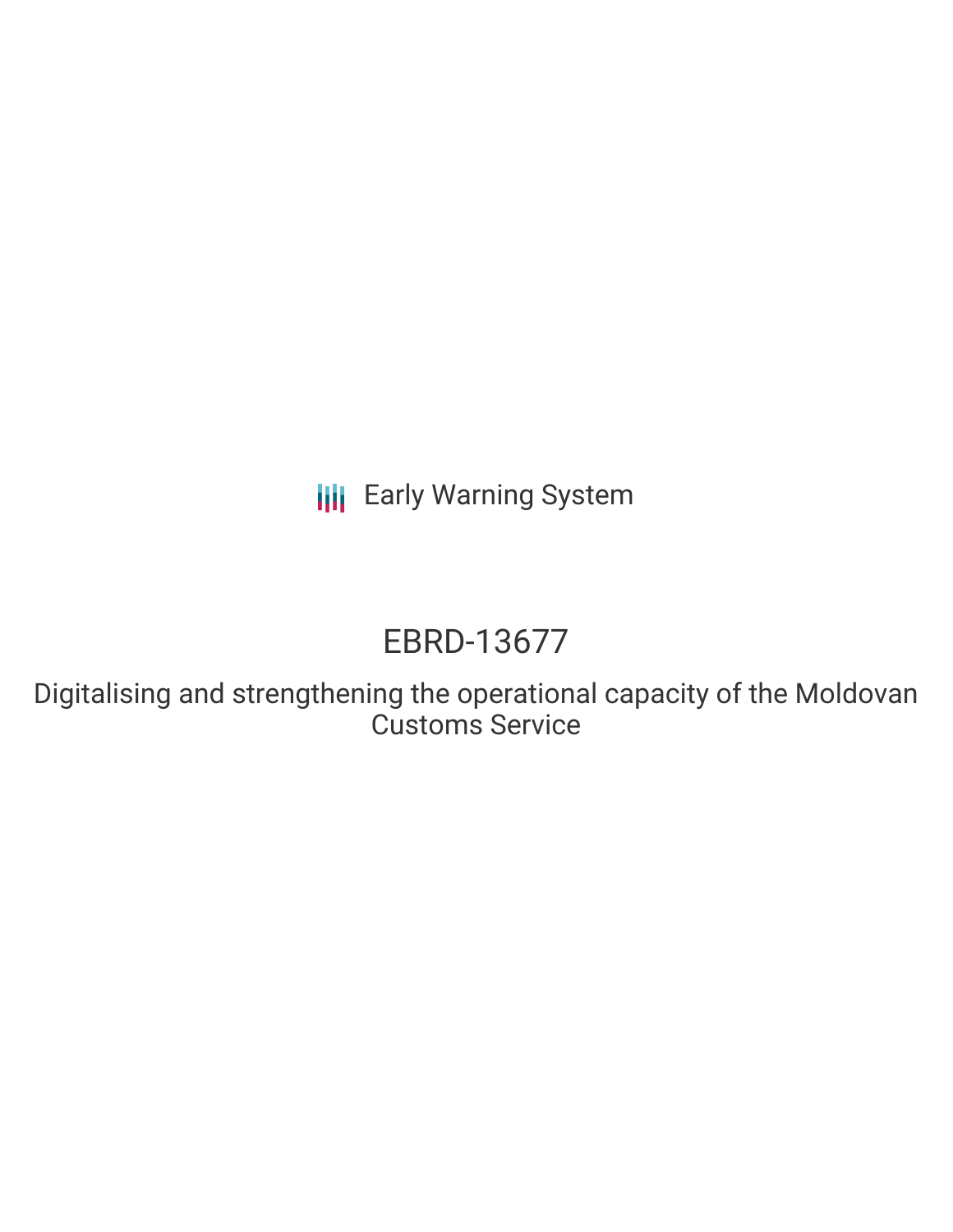

### Early Warning System Digitalising and strengthening the operational capacity of the Moldovan Customs Service

### **Quick Facts**

| <b>Countries</b>              | Moldova                                                 |
|-------------------------------|---------------------------------------------------------|
| <b>Financial Institutions</b> | European Bank for Reconstruction and Development (EBRD) |
| <b>Status</b>                 | Approved                                                |
| <b>Bank Risk Rating</b>       |                                                         |
| <b>Borrower</b>               | Government of Moldova                                   |
| <b>Sectors</b>                | Law and Government                                      |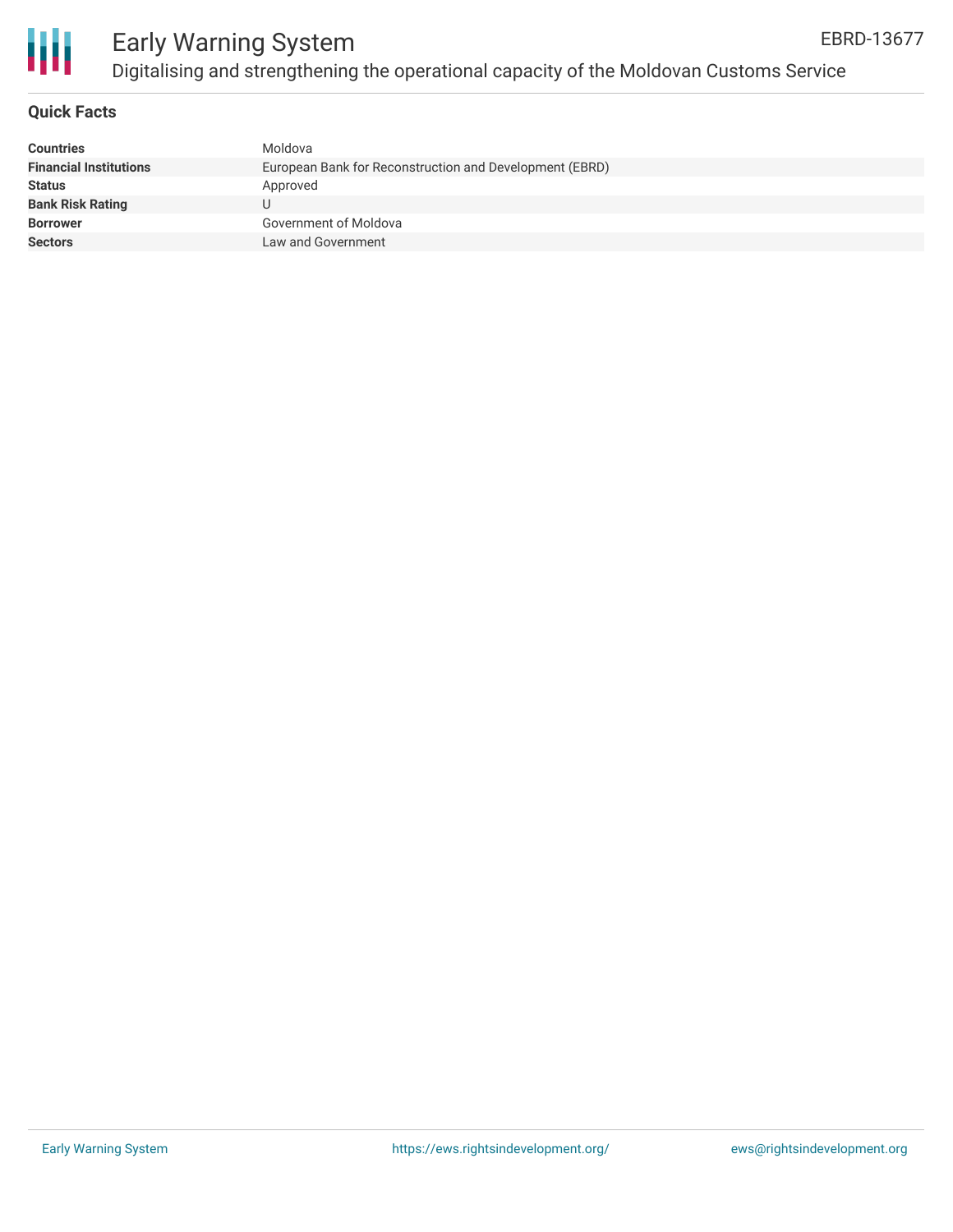

### **Project Description**

According to the bank website, the Government of Moldova has requested EBRD's support to expand the operational capacity of the MCS's current ASYCUDAWorld system. The project "Republic of Moldova: Support for the Digitisation of Custom Procedures" is a package of four complementary assignments for the Customs Service and Chamber of Commerce and Industry (CCI) that are designed to support the Government of Moldova with its transition towards fully electronic customs procedures.

Assignment 1 - "Support to the Customs Service in implementing Electronic issuance of Certificates of Preferential Origin (CPO)" aims to help streamline entrance and exit procedures for international freight and accelerate customs clearance times through the implementation of a 100% paperless CPO service. Enabling the CSRM to issue electronic CPOs will require the expansion of the UNCTAD Automated System for Customs Data (ASYCUDA) used by CSRM.

Assignment 2- "Support to the Customs Service in facilitating cross-border e-commerce through the digitisation of pre-arrival processing for postal and express consignments" will enhance the speed and transparency of customs clearance processes by enabling pre-arrival electronic processing for postal and express (e.g. DHL) consignments. The Assignment will involve the adaptation and enhancement of the Moldovan Customs Service's existing UNCTAD Automated System for Customs Data (ASYCUDA) system to enable electronic submission of consignment documentation for pre-arrival processing.

Assignment 3- "Support to the Chamber of Commerce and Industry (CCI) in digitalising ATA Carnet" will help facilitate and reduce the cost of cross-border trade, improve data security and reduce corruption risks. The ATA Carnet is an international customs document that allows the temporary export and import of goods for up to one year without payment of customs duty and value-added tax. It replaces national customs declarations and serves as "a passport for goods" - including professional equipment, commercial and testing samples and goods used at trade fairs, exhibitions, shows, or similar events - to facilitate their clearance through customs.

Assignment 4- 'Digitalising and strengthening the operational capacity of the Moldovan Customs Service'. The Project will expand the UNCTAD ASYCUDA World system currently used by the Moldova Customs Service. This will involve: Task 1: Development and implementation of MCS Customs Decisions Management System (MCS-CDMS).Task 2: Development and implementation of Trader Dashboard (MCS TD) The purpose of this development is to provide businesses/traders with the capability to monitor, track and trace all transactions performed by/or in their name by the Customs brokers. Task 3: Support for a fully digitalised, paperless environment and improvement of the overall efficiency of Customs operations.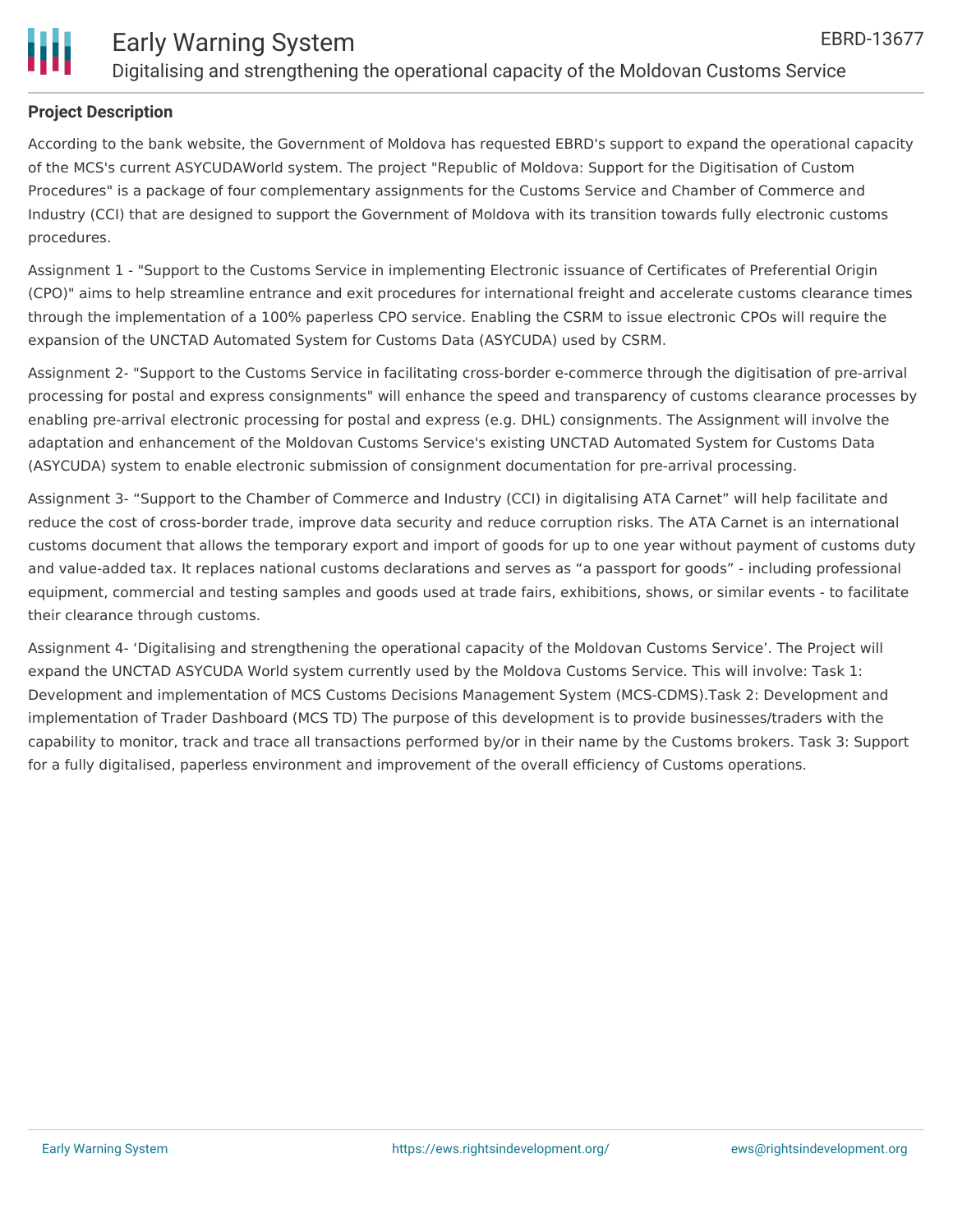

## Early Warning System Digitalising and strengthening the operational capacity of the Moldovan Customs Service

#### **Investment Description**

European Bank for Reconstruction and Development (EBRD)

Investment type not available at the time of the snapshot